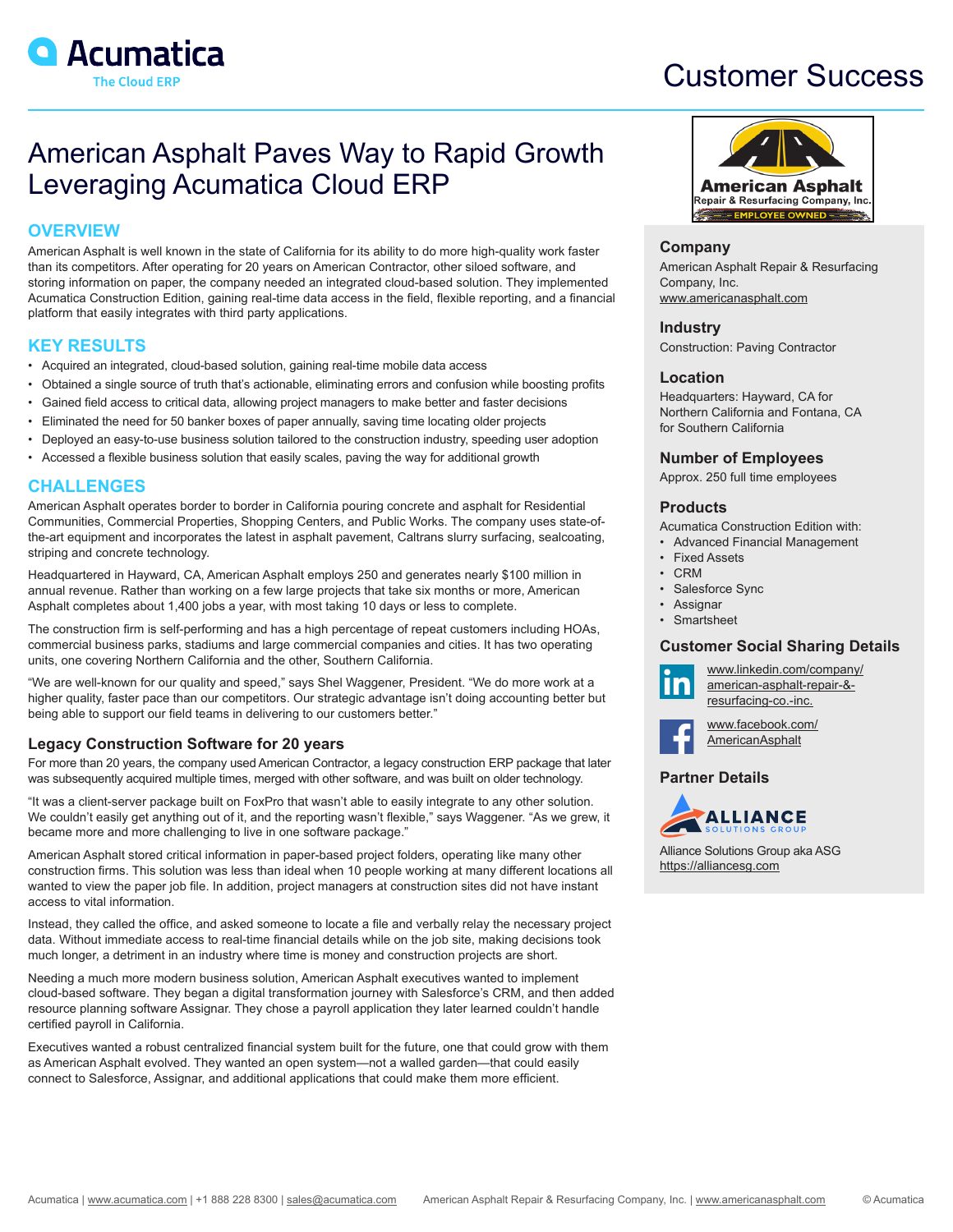

## Customer Success

## **Limited Feature Set, Siloed Applications Eliminated**

American Asphalt executives evaluated CMAC, Viewpoint and other legacy applications like Sage, which they eliminated from contention because each offered single modules with limited feature sets that did not allow for ease of integration with other applications, Waggener says.

They wanted something that was easy-to-use and could handle blueprints, photos, video and other unstructured data typical to the construction industry, which would make processes more efficient. The new system also needed to have the flexibility to easily add new lines of business and accommodate future acquisitions.

"What if we added another trade, or another jurisdiction or another tax ID? We wanted to be in a position to take advantage of future innovations without having to overhaul and be in a different environment," Waggener says.

## **SOLUTION**

While no software fulfills 100 percent of a company's needs, Acumatica Cloud ERP "had an open API and a construction module with project accounting, allowing us to begin the process of unbundling American Contractor," he says.

Most importantly, Acumatica Construction Edition offered "a financial platform that provides information to the field."

"Acumatica had the best roadmap, the best understanding of the construction industry, and the best user experience on the web," Waggener continues. "I felt confident Ajoy (Krishnamoorthy, EVP Product Management, Acumatica) and his development team were headed in the right direction with the overall product."

He was impressed with Acumatica's strategy to create a core financial platform while also creating standalone industry-specific editions like Acumatica Construction Edition, and invested heavily in R&D. He also liked that Acumatica's development roadmap included construction payroll, but that American Asphalt wasn't locked into that option if it preferred a different payroll provider.

American Asphalt implemented Acumatica with help from Acumatica Partner Alliance Solutions Group, aka ASG. The pandemic slowed the process somewhat but decisions, including not to import past data and instead use its legacy software as an archive, allowed them to focus on the new solution's functions rather than cleaning up old data.

"There were no technical problems that weren't solved quickly by our technology partner," says Waggener. "You always need a good integration partner, and we had that with ASG."

## **BENEFITS**

#### **Real-Time Access to Critical Data from Construction Sites**

Acumatica Construction Edition gave American Asphalt project managers and others instant access to critical information while in the field, helping them boost profitability.

In construction, Waggener explains, decisions made in the field make or break a project. A firm can have good plans, suppliers lined up, and begin a project only to learn that site conditions are different. They may uncover soft ground, or an underground stream, or legacy telephone conduits, for example.

"So you have to do what we call 'Stick and Move,'" he says. "It's like being light on your feet. You have to know exactly what you have to do. You have to move quickly and adapt."

His experienced and skilled field team excels at adapting but they needed a system and real-time data, which they now have with Acumatica Construction Edition.

"With Acumatica's mobile application, now they can pull up all the information and make a real-time decision not just based on what makes sense for production but also what makes sense financially, based on availability for speed," Waggener says. "We've empowered the superintendent and the foreman to make better decisions, and if you can't do that, you're going to lose money in construction."

## **Integrated Software Reduces Errors**

Acumatica's ability to integrate with third party software such as Salesforce and Assignar reduces errors, confusion and saves American Asphalt a lot of time. It automates and streamlines many previously manual processes.

"Now, when a new job is confirmed in Assignar, it notifies Acumatica that it is now an active project. In Assignar, when milestones are hit in the production process, it sends a call to Acumatica and the financial team can see the information and invoice," Waggener says. "We don't have to wait for paper or emails to move around the office."

"With Acumatica we have a single source of truth that's actionable, which cuts down on errors, cuts down on confusion, and ultimately makes us more profitable."



 *With Acumatica we have a single source of truth that's actionable, which cuts down on errors, cuts down on confusion, and ultimately makes us more profitable.* 

—Shel Waggener, President, American Asphalt